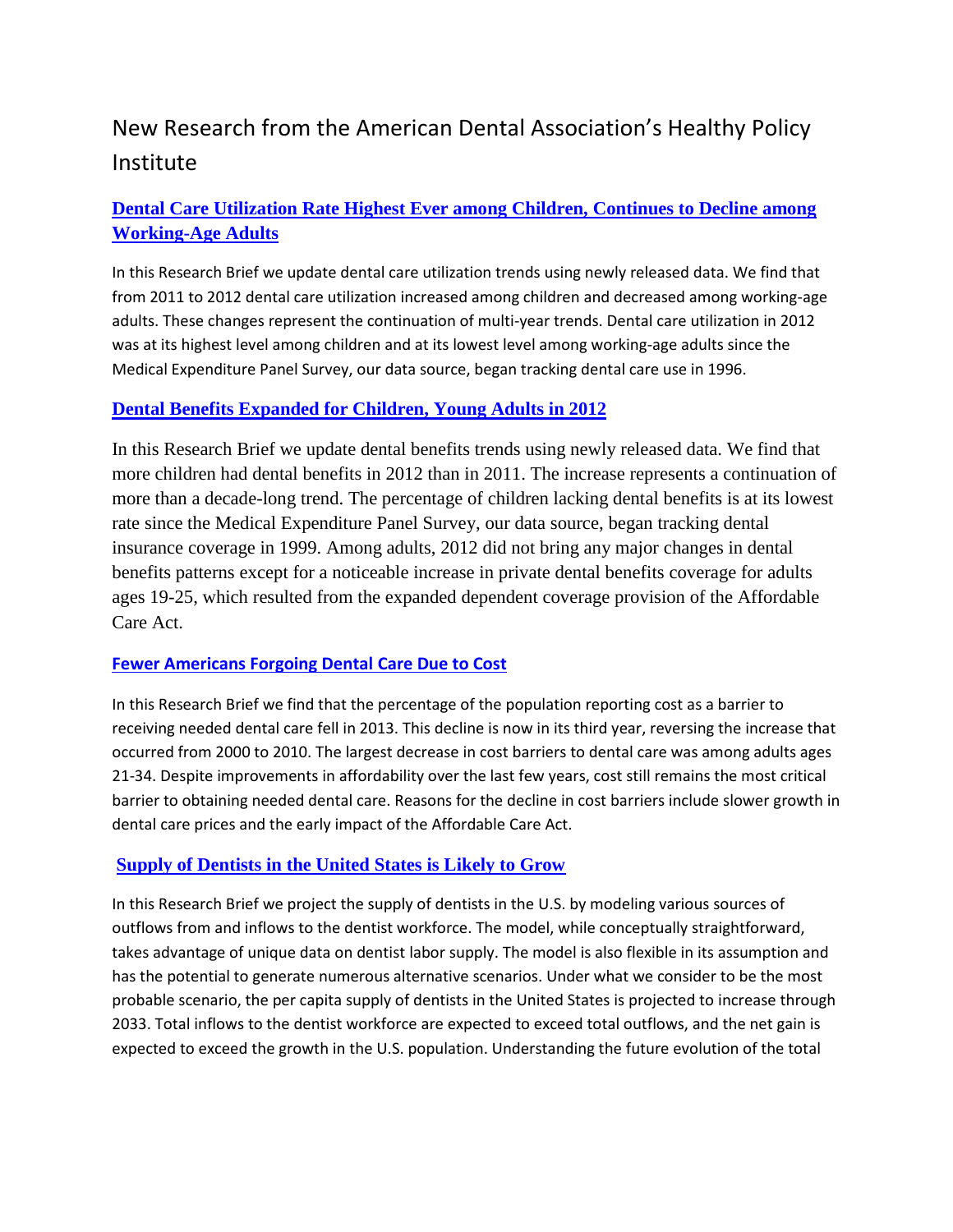supply of dentists contributes only partially to the central policy question of whether the future supply of dentists is sufficient. The issue of provider adequacy is far more complex and further research is needed.

#### **[Most Important Barriers to Dental Care are Financial, not Supply Related](http://www.ada.org/~/media/ADA/Science%20and%20Research/HPI/Files/HPIBrief_1014_2.ashx)**

In this Research Brief we find that between 2004 and 2012, fewer Americans reported needing dental care but not getting it. In both periods, among a group of eleven types of barriers to receiving needed dental care, financial barriers were mentioned most often. The level of financial barriers was highest among low-income non-elderly adults. Barriers related to the availability of a dentist were reported by only a very small percentage of the population and fell between 2004 and 2012. Looking forward, due to the large numbers of children and adults expected to gain dental coverage under the Affordable Care Act, it is important to continue monitoring access to dental care among vulnerable groups.

## **[A Ten-Year, State-by-State, Analysis of Medicaid Fee-for-Service Reimbursement Rates](http://www.ada.org/~/media/ADA/Science%20and%20Research/HPI/Files/HPIBrief_1014_3.ashx)  [for Dental Care Services](http://www.ada.org/~/media/ADA/Science%20and%20Research/HPI/Files/HPIBrief_1014_3.ashx)**

In this Research Brief we analyze unique data obtained by the ADA Health Policy Institute on Medicaid and 'market' dental care reimbursement rates. We find that the average Medicaid feefor-service reimbursement rate was 48.8 percent of commercial dental insurance reimbursement for pediatric dental care services and 40.7 percent for adult dental care services. Over the past decade, Medicaid reimbursement for pediatric dental care services relative to 'market' rates fell in 39 states. The available evidence strongly suggests that enhanced Medicaid reimbursement, in conjunction with other reforms, increases provider participation and access to dental care for Medicaid enrollees.

#### **Big Picture Takeaway….**

Taken together, these and other recent analyses HPI has done demonstrate quite a success story for access to care for kids for pretty much a solid decade. Yes, there are gaps, but things are all going in the right direction. This was driven in part by good policy in many Medicaid programs, expansion of dental benefits for kids (the fewest kids ever lack coverage!) and a continued commitment to children's oral health in the ACA. For adults it's really the opposite – the latest data show no reversal of the decline in dental care use, for all income levels of adults, and all dental insurance statuses. This is a result, in part, of bad policy in terms of both Medicaid programs deprioritizing adult dental care and the ACA omitting adult dental as an essential benefit. As a result, we have a major ER dental problem for adults, and a considerable share of adults saying they cannot afford dental care. Rising ER use is merely a symptom of worsening access to care for adults. The only real positive news with adults is that for young adults under 26 we are seeing improvements in access to dental care, reduced financial barriers, and more